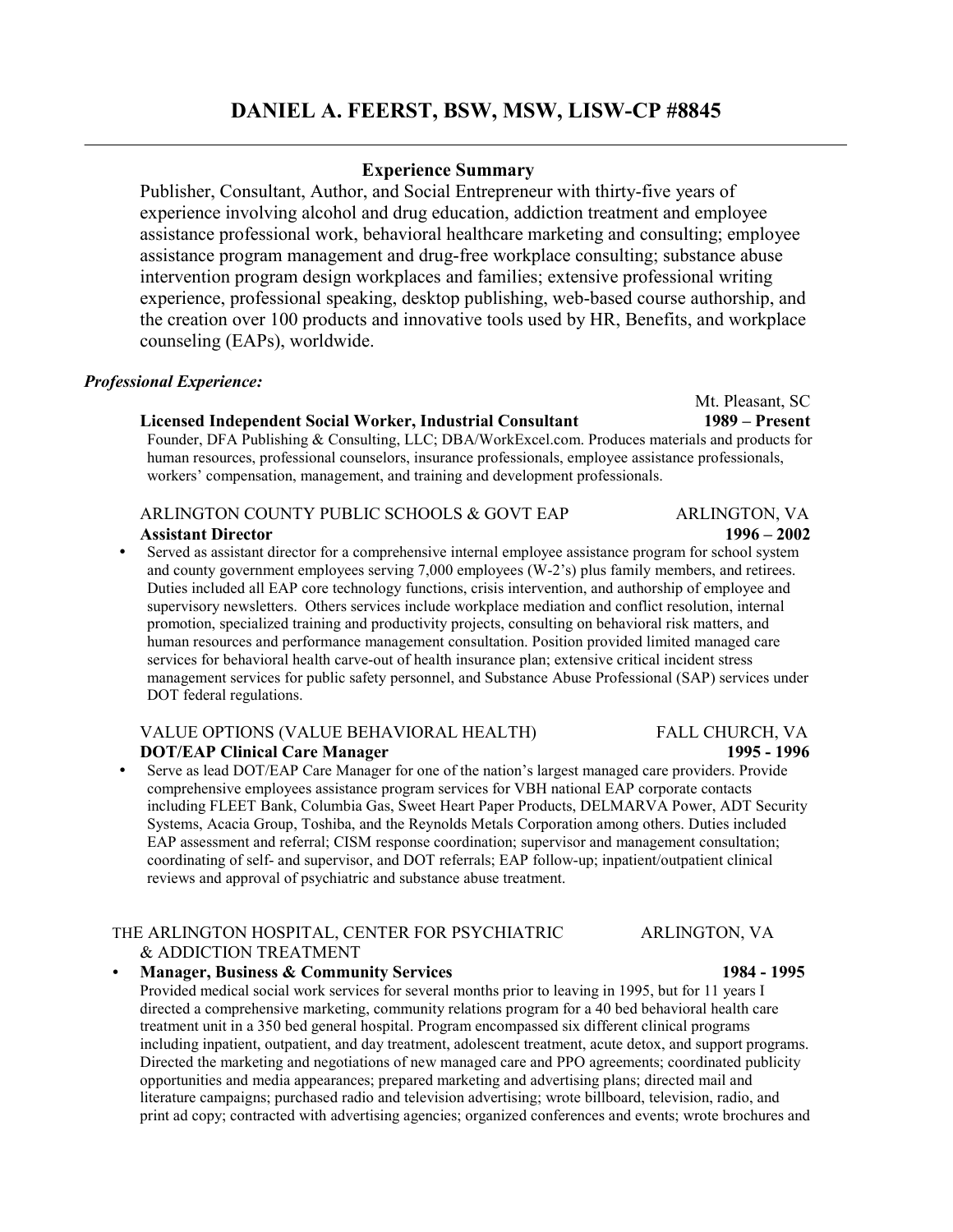capabilities documents; designed supervisor training and community education programs; directed sales management and referral development programs; supervised marketing staff of adolescent program; advised hospital on strategic plans and environmental analyses; founded and directed the *ASSIST for Families* and *ASSIST for Small Business* intervention service programs; provided drug-free workplace consulting to businesses and EAPs; created and directed business and industry follow up program; provided 24-hour crisis intervention; performed patient assessments.

# DFA PUBLISHING & CONSULTING, LLC Manteo, North Carolina **President/Publisher WorkExcel.com 1985 – Present**

General Manager/Founder/CEO

- **Founding Publisher**, *The FrontLine Employee Workplace Newsletter* (2001 Present)
- **Founding Publisher**, *The FrontLine Supervisor EAP Newsletter Tool* (1994 Present)
- **Publisher,** BehavioralRisk.com (Products and services to support EAPs and behavioral risk management.
- **Founding Publisher**, *Small Business Employee Assistance Newsletter* (1991 1994*)*
- **Employee Assistance Professional**; Currently provide all after-hours support for INOVA Health Systems Employee Assistance Program, Fairfax, VA (50,000 employees); 1996 – present.
- **EAP Consultant**, Local 2, Office & Professional Employees International Union (1993 1994)
- **Employee Assistance Affiliate** (for local and national EAPs) 1991 1995
- **Coordinator/Founder**, *1995 Institute for Workplace Substance Abuse Education &* Training (20 PDHs; approved by EAPA)
- **Psychotherapist and EAP Consultant,** Provided psychotherapy services to individuals, couples, and groups. I have provided supervisors training to over 5000 supervisors in over 100 companies on managing troubled employees and intervening with substance abuse in the workplace.
- **Consultant**, Association of Flight Attendants, Peer Intervention Training Consultant, 1994, 1995.
- **Consultant**, Virginia State Bar, Lawyers Helping Lawyers Committee, Intervention Consultant, 1995
- Expert witness on substance abuse for Fairfax County, Department of Labor Arbitration Hearings, 1993, 1994.
- **Consultant**, Corporation Against Drug Abuse, 1991 1993 (Drug-free workplace consultant and training specialist for three year, Robert Wood Johnson Foundation grantee to establish EAPs in small businesses in the metropolitan Washington, D.C. area.)
- **Training Consultant**, ISA Associates, Alexandria, VA; NIAAA; Six-week project to Bristol-Myers Squibb; *Alcohol Awareness: Health Choices for Feeling Good*.
- **Founder**, *Marketing Addiction Treatment for Business and Industry Referrals* (national seminar training program for addiction treatment providers; Pittsburgh, PA 1987; Atlanta, GA 1987; Chicago, IL 1988; New York, NY 1988; Austin, TX 1990.)
- **Owner**, Employee Assistance Programs for Small Businesses, 1990 1994 (Full service EAP contracts to several small businesses in the metropolitan Washington, D.C. area.)
- **Therapist/Expert Witness**, The Fogel Foundation, Human Sexuality Institute. Provided in-institution psychosexual evaluations of sexual offenders and other violent criminals; provided court testimony in most area jurisdictions; provided individual, couple, and group psychotherapy to clients experiencing human sexuality problems and related dysfunctions; provided community education programs to corrections and legal professionals 1991-1994.

# PRINCE GEORGE'S COUNTY HEALTH DEPARTMENT FOR THE RIVERDALE, MD **Chief, Division of Occupational Alcoholism 1983 – 1985**

 Directed the U.S. Department of Agriculture EAP Consortium of 22 USDA agencies serving over 12,000 employees. Supervised four EA professionals and administrative staff. Established EAP affiliates in field locations in the northeastern United States and consulted with USDA employee relations offices nationwide. Increased utilization of this government EAP to second highest of all federal EAPs in Washington, D.C. area in 1984.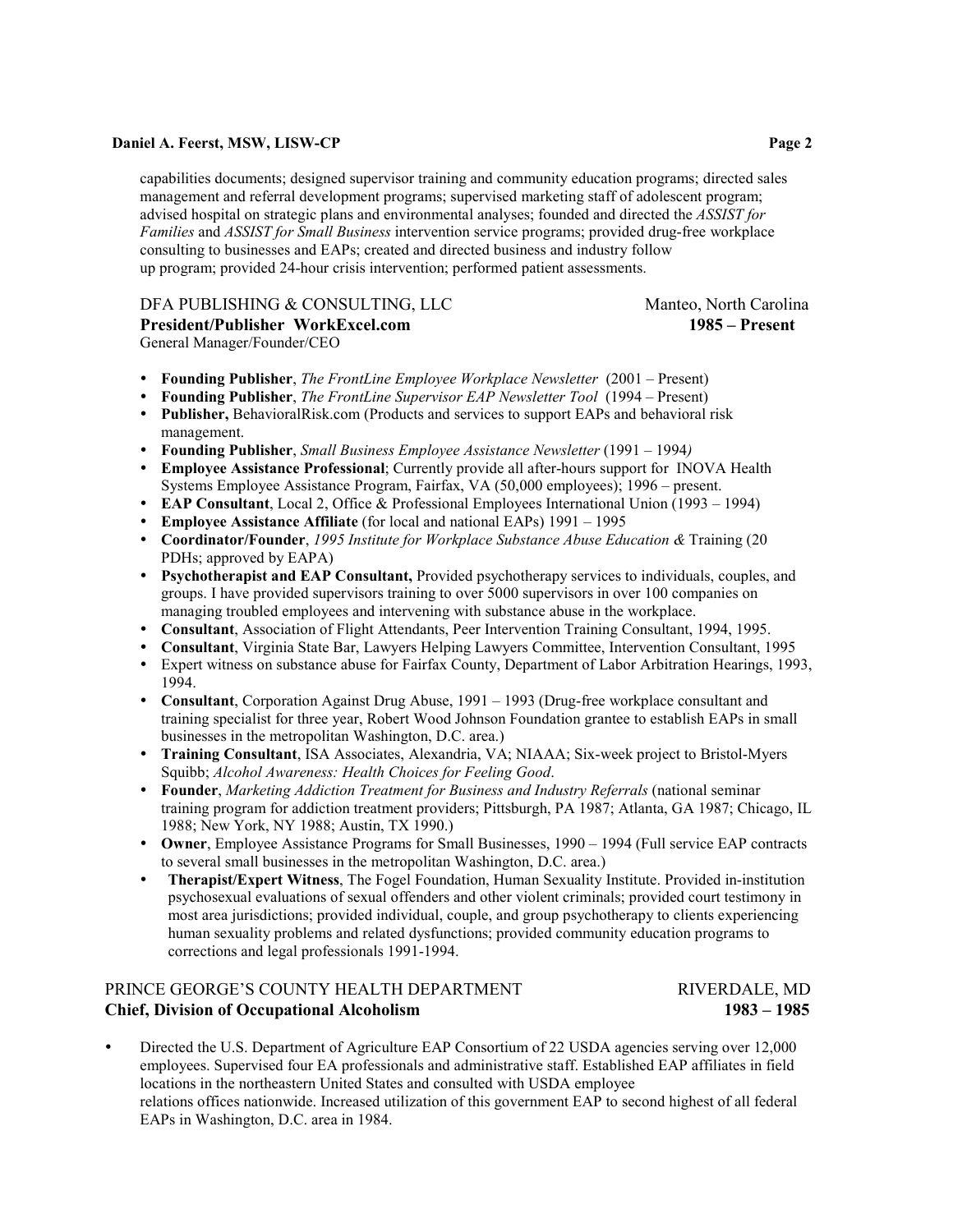# CAREUNIT HOSPITAL OF LOS ANGELES LOS ANGELES, CA

# **Program Coordinator, Adolescent Unit 1982 – 1983**

 Directed program for 25-bed addiction treatment program for adolescents. Responsible for clinical supervision of three key staff, crisis intervention, program development, marketing, community relations and education. Recognized by management for exceptional intervention skills in census development through teen and family interventions.

# KENNECOTT COPPER CORP. INSIGHT EAP SALT LAKE CITY, UT

 Second year field placement and industrial social work internship providing full continuum of EAP core technology functions at the largest copper mine in the United States. Employee population 6000. Provided psychotherapy services in the community under supervision of licensed professionals (INSIGHT EAP is recognized by EAP historians as America's first broad brush, comprehensive employee assistance program.)

# SALT LAKE CITY COMMUNITY MENTAL HEALTH CENTER SALT LAKE CITY, UT **Certified Social Worker 1981 – 1982**

 Provided direct service psychotherapy services and mental health intake services with individuals, couples, and groups. Directed marketing efforts to attract referrals from the public sector to respond to declining state revenues resulting from non-profit, privatization of mental health centers.

# SALT LAKE CITY ADULT RESIDENTIAL TREATMENT UNIT SALT LAKE CITY, UT **Social Work Intern 1980 – 1981**

 Provided individual, group, and family therapy at this community-based, residential treatment facility for the chronically mentally ill.

# PROVIDENCE HOSPITAL THE RESERVE OF STREET WASHINGTON, D.C.

## **Alcoholism Counselor/Nursing Assistant 1979 – 1980**

 Provided individual and group counseling, family education, and case management services and nursing assistance at this 40 bed free-standing facility, inpatient treatment facility.

# U.S. CENTRAL INTELLIGENCE AGENCY WASHINGTON, D.C.

# **EA Professional (Social Science Officer) 1978 – 1980**

 Served as an EA professional (social science officer) for the U.S. Central Intelligence Agency occupational alcoholism program established to address employee and family alcoholism problems affecting agency missions domestically and overseas. I assisted in helping establish this program in its first full year of operations. I specialized in records management, counseling with younger employees, report writing, and internal marketing to help promote the program's services.

# NATIONAL ASSOCIATION OF SOCIAL WORKERS WASHINGTON, D.C. **Social Work Intern 1977 – 1978**

 Served as a community organizer to mobilize chapter members in a broad effort to increase social work employment opportunities in the metropolitan Washington, D.C. area. Coordinated and established the

# **Daniel A. Feerst, MSW, LISW, CEAP** Page 4

Social Worker's Employment Cooperative (SWEC), which still serves as the chapter's primary means of assisting unemployed social workers in their job search efforts.

# FAIRFAX COUNTY YMCA FAIRFAX, VA

# **Youth Counselor, Looking Glass Project 1976 –77**

 Provided individual, group counseling, and referral services to area youths at this weekend, drop-in counseling center. Personal problems of clients encompassed sexuality issues, drug abuse problems, family and emotional problems, and legal difficulties. Provided individual case management services as need to specific youths with exceptional needs.

# **EA Professional 1981 – 1982**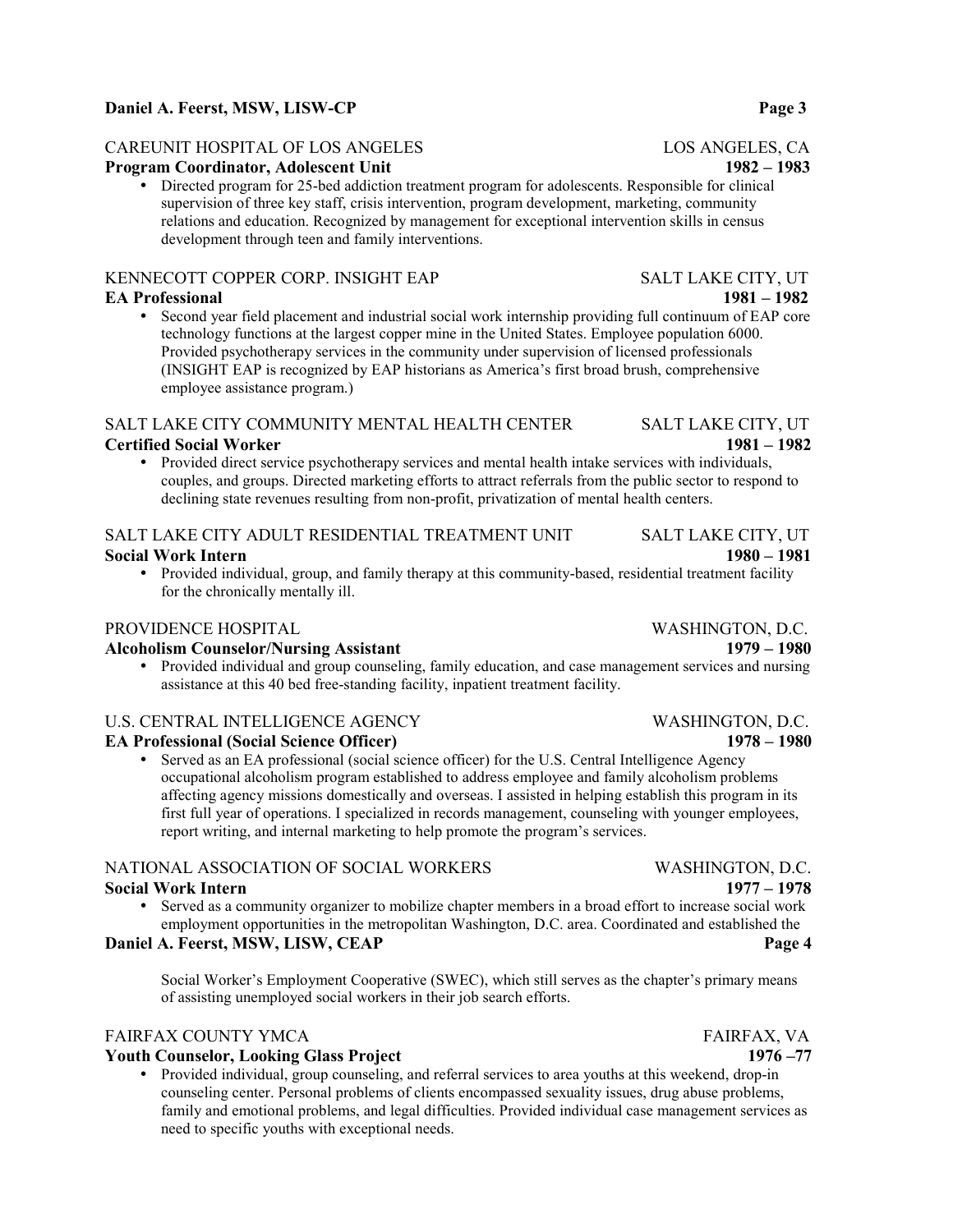# **FACULTY EXPERIENCE:**

# UNIVERSITY OF MARYLAND BALTIMORE, MD

**Field Faculty/Student Supervision 1993-1995** 

 Provided supervision and consultation to second-year MSW social work students specializing in employee assistance programming and industrial social work for three years: 1993, 1994, 1995.

# **OTHER ACCOMPLISHMENTS/RECOGNITIONS:**

- *Founder, METRO/EAP Newsletter*, Washington, D.C. Chapter, Employee Assistance Professionals Association; 1995 – 1999.
- *Technical Advisor, Board Member***,** *newsletter columnist*; Legal Advocacy Network for Substance Addiction Recovery (LANSAR); Silver Spring, MD, This is an advocacy group supports legal rights of persons recoverying and suffering with addictive disease. It advocates for amendments to the Americans with Disabilities Act to improve legal parity for those affected by addictive disease.
- *Founder, Small Business Employee Assistance Roundtable*, EAPA National Conferences, 1992, 1993, and 1994.
- *Co-chair, Eastern Region District I Conference*, Employee Assistance Professionals Association, Washington, D.C. Chapter; 1991.
- *Chairperson*, Membership Committee, Washington, D.C. Chapter, Employee Assistance Professionals Association, 1991 – 1992.
- *Second Vice-President*, Washington, D.C. Chapter, Employee Assistance Professional's Association, 1985 – 1986.
- *Founding Board Member,* Utah Association of Employee Assistance Programs, 1981. (Informal group of EAPs meeting to share program development and mutual goals to support of employee assistance programming in the state of Utah.)
- *Coordinator,* ALMACA/NASW Conference on Employee Assistance Programs; (This was NASW's and EAPA's first collaboration to introduce social workers to the field of employee assistance programs); Fall 1980.
- Member, National Planning Committee, 9<sup>th</sup> Annual Meeting of the Association of Labor-Management Administrators, and Consultants on Alcoholism, 1980.
- *Founder,* Industrial Social Work Committee, Metropolitan Washington , D.C. Chapter, National Association of Social Workers, 1980.

# **MEDIA AND PRESS APPEARANCES**

- WNIS 790AM Radio, Norfolk, VA, October 2002, Live guest on Substance Abuse issue
- WRC-TV, Channel 4, Washington, D.C., Drug-Free Zones Project, Drugs at Work.
- CNN: Women, Drug Abuse, and the Workplace: 1984.
- Maryland Public Television; Drugs in the Workplace; 1991.
- WTOP, 1510 AM; radio interview; Addiction Treatment, 1988.
- Other appearances in local small presses providing expert opinion in response to local and national events associated with alcohol and drug addiction or abuse.
- Talk show on adolescent substance abuse answering questions for call-in guests; each month for one hour; KVEN 1450 AM, Ventura, California; October 1982 – June 1983.

# **LECTURES AND SPECIAL PRESENTATIONS**

- Trinity College, Washington, D.C., 1984; *Marketing Employee Assistance Programs*
- Catholic University, Washington, D.C., 1983; *Occupational Social Work Opportunities*
- American University, Washington, D.C., 1990, 1991; *Addictive Disease and Its Treatment*
- University of Maryland, School of Social Work, 1995, Substance Abuse Issues and Trends Conference, *The Family Empowerment Model of Addiction Intervention*
- Virginia Association of Alcohol & Drug Abuse Counselors, 1995; *The Family Empowerment Model of Substance Abuse Intervention*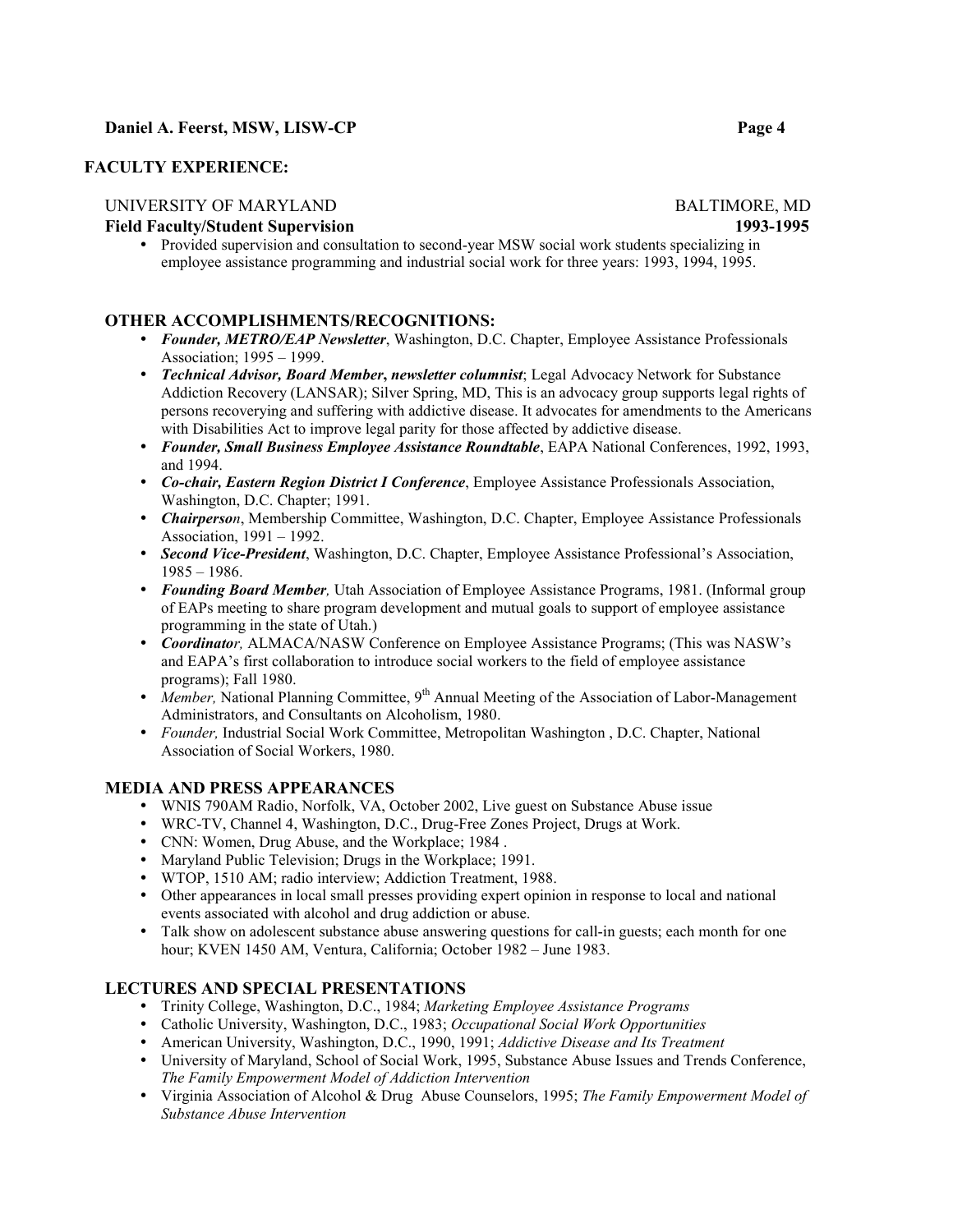- Washington, D.C. Chapter, EAPA, 1995, *The Family Empowerment Model of Substance Abuse Intervention: Applications for Employee Assistance Practice*
- Washington, D.C. Chapter, EAPA; 1990; *EAP Follow-up: Principles for Influencing Recovery Success Rates of Workers Treated for Addictive Disease*
- George Mason University, 1989/90, *Addictive Disease and Its Treatment*
- Northern Virginia Community College, 1993-1995, *Substance Abuse and College Students*
- South Carolina Chapter, Employee Assistance Professinals Association*,* February 2012*; "How to Conduct Effective EAP Supervisor Training"*

# **PUBLISHED ARTICLES AND EDUCATIONAL PRODUCTS**

- "EAPs Help Limit Behavioral Exposure", *National Underwriter,* August 12, 2002, Vl. 106, No. 32
- "Behavioral Risk: The Other Side of the Mountain", EAP Association, *Exchange Magazine*, Nov/Dec 2001, Vol. 31.
- "On the Front Lines, Vision, Planning Position EAPs for Successful Response to 9/11", *EAP Digest Magazine,* Summer 2002.
- DFA Publishing & Consulting; *Supervisors Training: EAP Using the EAP in Supervision.* 73 images, slides, transparencies, and CD for PowerPoint with instructor's guide; 1999.
- DFA Publishing & Consulting; Alcohol & Other Drugs at Work; What Supervisors Should Know; 57 images; slides, transparencies, and CD for PowerPoint with instructor' guide.
- DFA Publishing & Consulting; *The One-Minute Interventionist: The Common Sense Approach to Salvaging Employees with Alcohol or Other Drug Problems Using Performance-based Intervention; 2000; Manual and audiocassette program.*
- EAPA Exchange; "*Long-term Survival, the Core Technology, and You",* March-April, 1998
- Drug and Alcohol Nurses Association; DANA Newsletter; *'The Family Empowerment Model of Substance Abuse Intervention"*; September 1995.
- Employee Assistance Magazine; *"Small Business: Keeping EAP's Promise Alive"*, July 1993
- Employee Assistance Magazine; *"Innovations in Marketing Employee Assistance to Small Business"*, March 1992
- "It's Your Business"; Created and authored this four-page newsletter for two years; 1991-1993. Circulation: 2000 small businesses in Montgomery County, Maryland
- Employee Assistance Magazine; *"Fail-safe Follow-up for EAPs: Helping Clients Win in Recovery"*, July 1991
- Addiction Program Management; *"Increase Referrals Through Careful Analysis of Inquiry Forms"*, July 1989.
- Virginia Lawyers Weekly; *"Winning the Battle and the War: Helping Attorneys with Addicted Clients"*; March 7, 1988.

# **CONFERENCE PAPERS PRESENTED**

- • **"***Advanced Training for Supervisors in Maximizing EAP Utilization in the Referral of Troubled Employees,* South Carolina Chapter, Employee Assistance Professionals Association, Myrtle Beach, SC, February 2012.
- *"Claiming the Behavioral Risk High Ground"; International Employee Assistance Professionals Association Conference, Boston, MA; October 24, 2002*
- *"The ASSIST Intervention Program: Opportunity for Marketing Employee Assistance Programs to Small Business*"; Eastern Region, District One Conference, EAPA, Cape Code, MA; June 1992.
- <sup>•</sup> *"Fail-safe Follow With EAP Clients"*; 20<sup>th</sup> Annual International Conference of the Employee Assistance Professionals Association; New Orleans, LA; 1990.
- *"Baccalaureate Social Work Practice in Business"*, Social Workers in Alcoholism and Employee Assistance Programming, NASW Conference, Washington, D.C.; 1980.

## **PROFESSIONAL MEMBERSHIP:**

- Employee Assistance Professionals Association (member since 1978)
- National Association of Social Workers #881165498 (member intermittently since 1977)